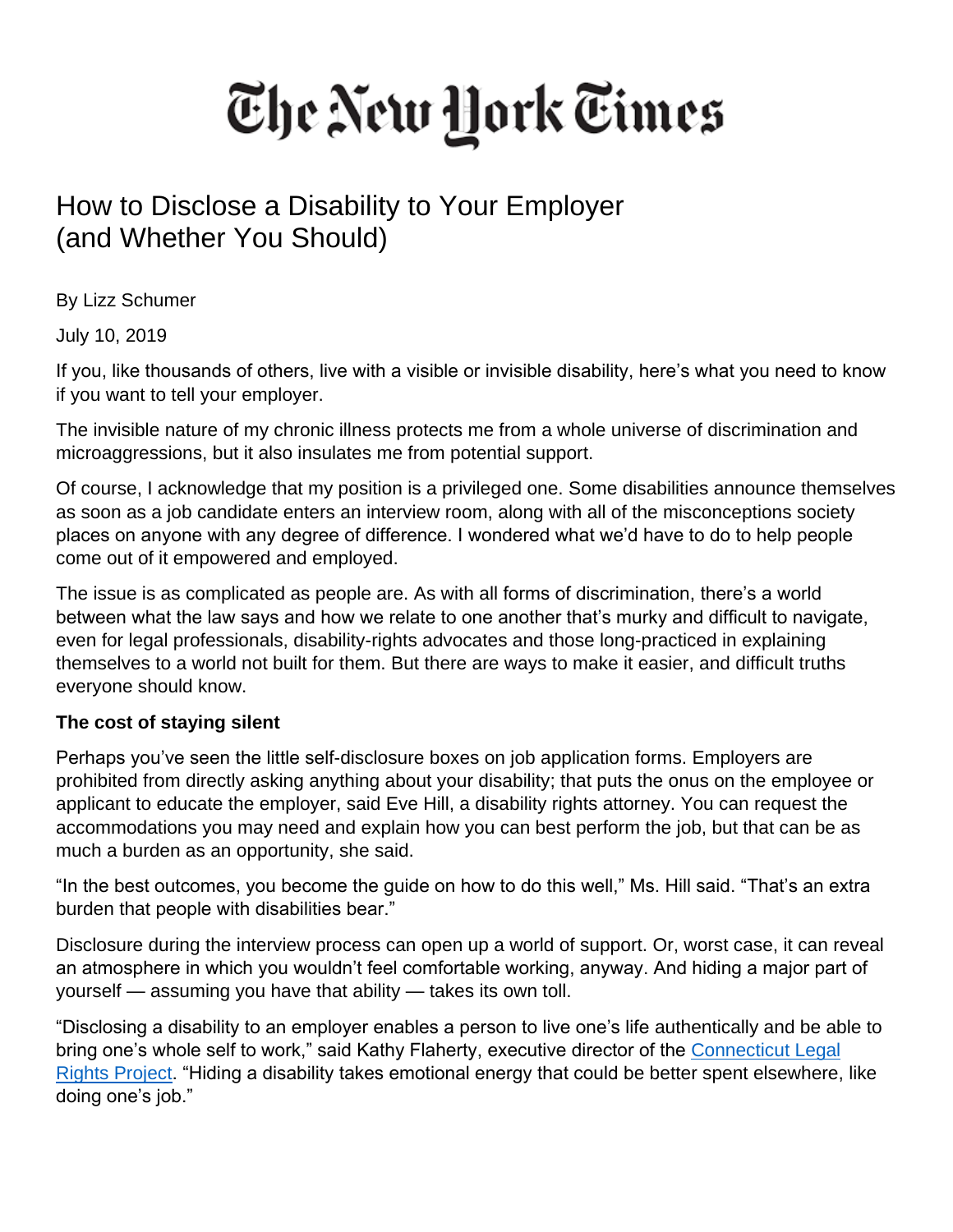That bore out for Katie Rose Guest Pryal, a former academic who said keeping her mental illness a secret from her colleagues meant she could be only about 70 percent herself at work. "Keeping a major aspect of your identity a secret because you fear for the ramifications is not good for you," she said. "But every time I sat down and weighed the positive and the negative, the negative of sharing outweighed the negative of keeping the secret."

After seven years, Ms. Guest Pryal left her position as a nontenure-track professor to become a fulltime freelance writer and novelist, documenting her decision in a book, ["Life of the Mind Interrupted:](https://bluecrowpublishing.com/team/life-of-the-mind-interrupted-essays-on-mental-health-and-disability-in-higher-education/)  [Essays on Mental Health and Disability in Higher Education.](https://bluecrowpublishing.com/team/life-of-the-mind-interrupted-essays-on-mental-health-and-disability-in-higher-education/)"

#### **Legal requirements vs. reality**

[The Americans with Disabilities Act](https://www.ada.gov/employment.htm) forbids employers from discriminating against applicants or employees on the basis of disability, but the gap between the letter and application of the law can swallow people whole.

Emily Johnson was denied a handicapped parking spot at work because her boss wanted to leave it open for visitors who might need it. Holly Nelson, who has a hearing impairment, was terminated from a new position during her probation period because she didn't hear a supervisor's instructions. Jocelyn Mondragon called to reschedule a job interview when her motorized wheelchair broke down. Instead, the hiring manager canceled entirely. Roz Tolliver's supervisor told her she was "broken" and would never get promoted. Allyson DuPont started her own company after getting fed up with access barriers related to her wheelchair. All of these stories are horrifying. Many are technically illegal. None are particularly unique.

"It's difficult to disclose at work because most of us know about cases of overt or covert discrimination in employment, whether it's around disability or age, gender, sexual orientation, race, class or another category," said Sonya Huber, an associate professor at Fairfield University who has written extensively about [living with rheumatoid arthritis.](https://www.nebraskapress.unl.edu/nebraska/9780803299917/) "People are frightened for good reason."

Caren Goldberg, a human resource management professor and a consultant on discrimination issues, said she often sees people grappling with the decision. "I wish I could say everyone should disclose, but depending on the nature of the organization, reactions can be very subtle," Dr. Goldberg said. "Often, it's something that's not done with nefarious intention."

Negotiations for accommodations can be arduous, even when they are conducted in good faith. When Charis Hill asked for a yoga ball chair to alleviate pain related to their ankylosing spondylitis, a type of arthritis that affects the spine, a simple request stretched into weeks of public self-advocacy. "I felt a little humiliated by the lack of confidentiality when the time came to complete the formal request," they said. "The experience certainly made me have second thoughts about requesting any other assistance in order to do my job."

For Jed Findley, who works in education, his reluctance to disclose stemmed from his desire for privacy, as well as fear of losing a position he loved. "I knew they couldn't fire me, but that didn't mean they couldn't discriminate in other ways," he said. "People's attitudes could change toward me. Oftentimes an accommodation is viewed as an excuse."

Eve Hill acknowledged that deciding whether and when to disclose a disability can be challenging. "You don't want them to be thinking things that aren't true, especially things that may be worse than the reality," she said. "When given a choice, you probably want to go with the one that gives you civil rights protections."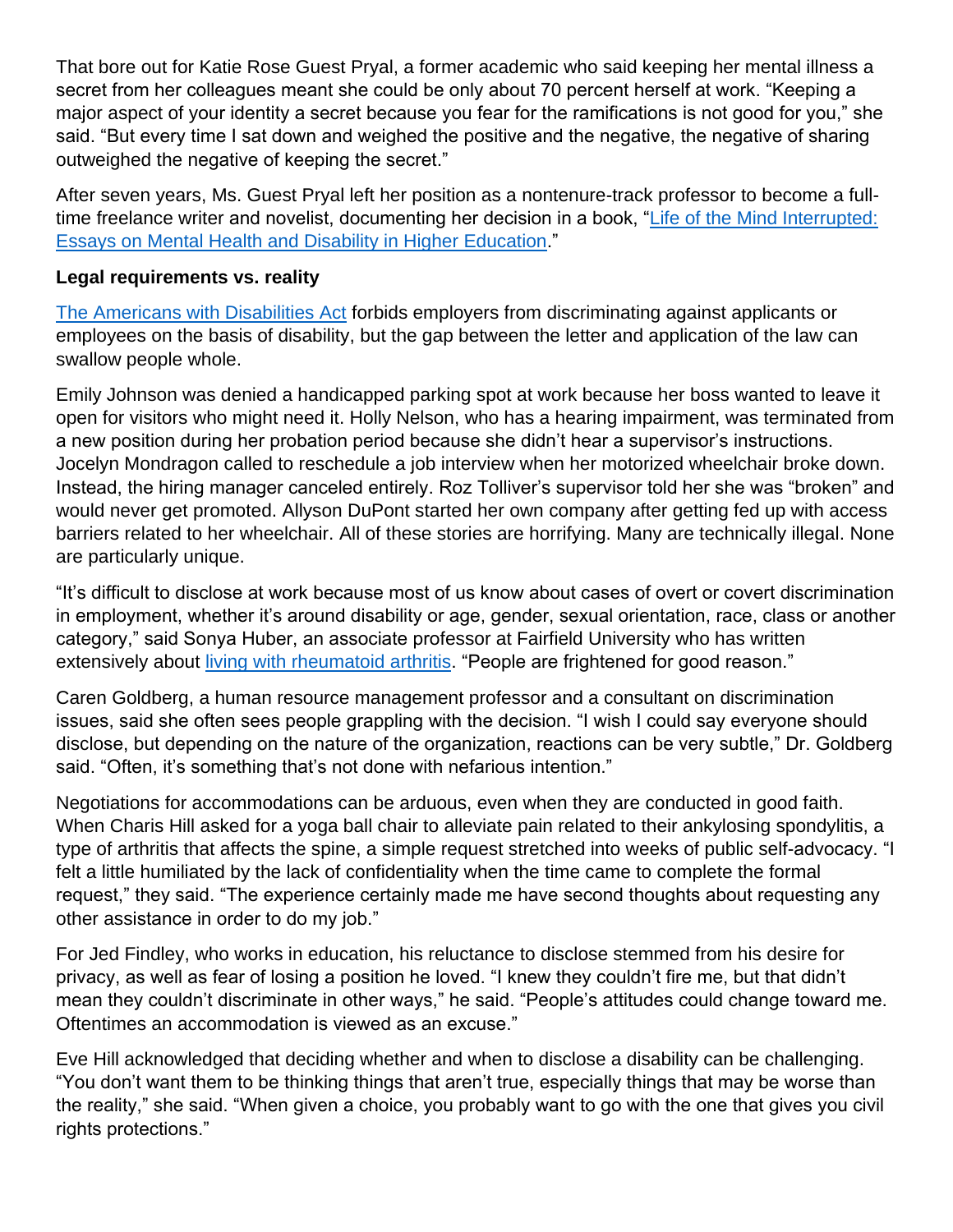### **How to have the conversation**

Under the A.D.A., companies with more than 15 employees are required to provide reasonable accommodations to people who disclose a disability, which the law defines as "a physical or mental impairment that substantially limits one or more major life activities." Those with invisible disabilities may be asked to provide medical documentation to support their need for requested accommodations, and to suggest adaptations that will enable them to perform to their full potential.

"The accommodation changes how you do the work. It doesn't change whether you do the work," Ms. Hill said. "You still have to meet the basic productivity requirements, the basic outcomes of the job, just in different ways or in a different location or using different equipment."

Of course, what's considered a "reasonable" accommodation can be hard to determine. "The right to a reasonable accommodation doesn't mean a guarantee of getting the accommodation you want," Ms. Flaherty said. "The employer is not supposed to just say no; they have to engage in a discussion about the accommodation."

Ms. Hill and Dr. Goldberg both stressed that communication is key when requesting an accommodation. "The employee can suggest things that might be helpful, when making their case to the employer," Dr. Goldberg said. "As long as it doesn't pose undue hardship, there's really no reason for them not to do it."

Preparation is also essential. "You ultimately need to be your own advocate," Mr. Findley said. "Before disclosing your illness or disability in the workplace, come up with a list of answers to questions, and before listing duties you don't feel comfortable performing, come up with solutions that will allow you to keep doing your job."

Ms. Flaherty also recommends thinking creatively to come up with solutions that will carry minimal or no cost. The [Job Accommodation Network](https://askjan.org/) is a helpful resource that your employer can consult for ideas. And as the old saying goes, trust - but verify. "If the employee is feeling in any way concerned that the employer is not responding positively, make sure you're taking notes and keeping records of those interactions," Ms. Goldberg said. "If things do unfold and you have to take further action, you'll have a written record."

# **Timing is everything**

For people with visible disabilities, it's not so much a question of whether to reveal, but when. After realizing the only successful job applications she submitted were ones on which she didn't mention that she used a wheelchair, Ms. Dupont decided to disclose only after getting an in-person interview. "In the face of stigma and misconception, disclosing on my own terms does sometimes give me the opportunity to control the dialogue," she said. "But I have to be strategic in doing so or the consequences can be disastrous. The balance between discretion and disclosure is treacherous."

Keah Brown, a writer with visible and invisible disabilities, noted the balance between being upfront with potential employers and risking retribution if they find out later. "Disclosing means to risk not getting the job and then, if you do so afterward, you risk the boss and company's trust because you waited to say something," she said.

In light of that possibility, Ms. Tolliver hid her disability until she couldn't anymore, sometimes performing tasks that aggravated her chronic pain until she'd proven her worth. "I always hid the truth and hoped I'd stay healthy until I'd been at a job for a while," she said. "I thought that if I made myself valuable to the organization, then management would understand and accept my accommodations and absences."